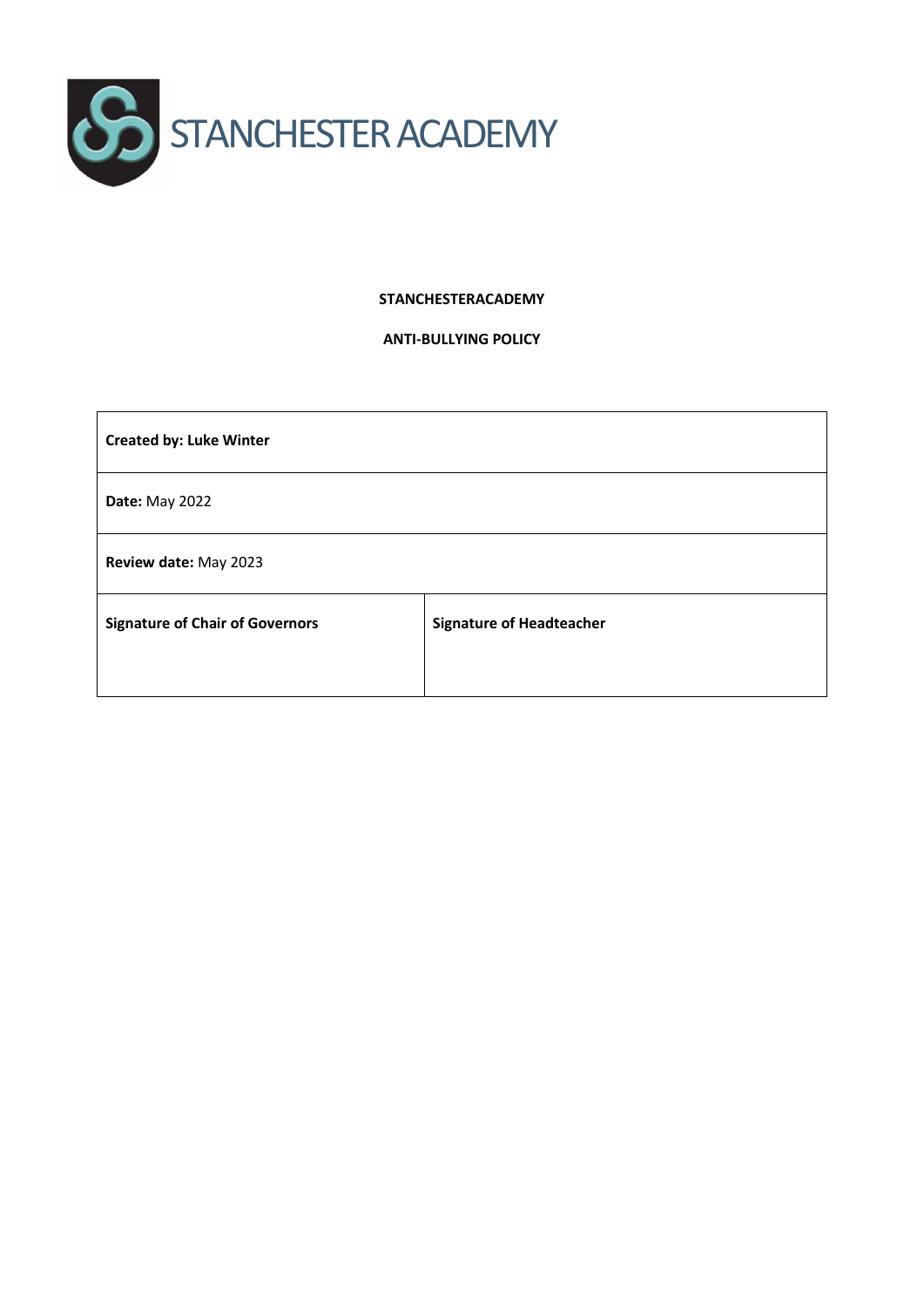# **Contents**

 $\bullet$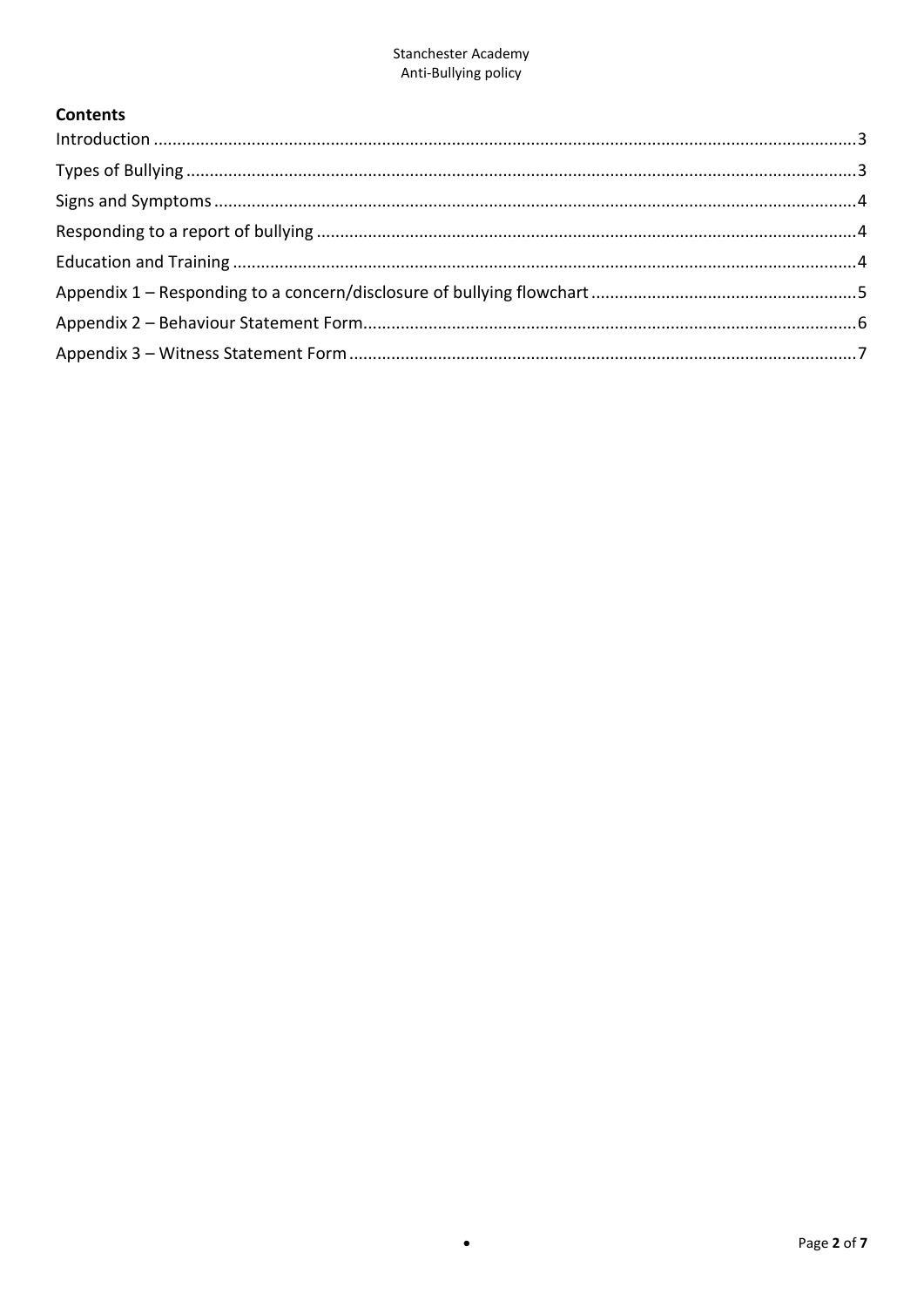## <span id="page-2-0"></span>**Introduction**

Bullying can be defined as 'behaviour by an individual or group, repeated over time, that intentionally hurts another individual or group either physically or emotionally.

It can take many forms (for instance, cyber-bullying via text messages, social media or gaming, which can include the use of images and video) and is often motivated by prejudice against particular groups, for example on grounds of race, religion, gender, sexual orientation, special educational needs or disabilities, or because a child is adopted, in care or has caring responsibilities. It might be motivated by actual differences between children, or perceived differences.

Bullying also involves an imbalance of power between the perpetrator and the victim. This could involve perpetrators of bullying having control over the relationship which makes it difficult for those they bully to defend themselves. The imbalance of power can manifest itself in several ways, it may be physical, psychological (knowing what upsets someone), derive from an intellectual imbalance, or by having access to the support of a group, or the capacity to socially isolate. It can result in the intimidation of a person or persons through the threat of violence or by isolating them either physically or online.

Low-level disruption and the use of offensive language can in itself have a significant impact on its target. If left unchallenged or dismissed as banter or horseplay it can also lead to reluctance to report other behaviour. At StanchesterAcademy we ensure early interventions are put in place to help set clear expectations of the behaviour that is and isn't acceptable and help stop negative behaviours escalating. Keeping Children Safe in Education defines bullying as a form of abuse, 'peer-on-peer abuse'. Stopping violence and ensuring immediate physical safety is our school's first priority, but emotional bullying can be more damaging than physical; the school will make judgements about each specific case.

# <span id="page-2-1"></span>**Types of Bullying**

Bullying can be:

- **Emotional** including isolation of others by a refusal to co-operate with them and exclusion, being unfriendly, excluding, tormenting (e.g. hiding books, threatening gestures), deliberately excluding from social groups or an activity by refusal to sit next to/ talk to/ work/ co-operate with others. Emotional bullying can also include malicious rumours, e-mails or text messages, and exclusion from play/discussions etc. with those whom they believe to be their friends.
- **Physical** including the threat of physical harm, intimidation through physical gestures and actions, jostling, serious fighting, pushing, kicking, spitting, hitting, punching or any use of violence, use of weapons/threatening use of weapon (or any object which could be used as a weapon), the abuse of personal property, taking or hiding belongings, deliberately destroying or damaging work or possessions or removing personal property.
- **Verbal** including name-calling, sarcasm, spreading rumours, making snide comments, teasing, humiliating others, threatening others, inciting others to humiliate and threaten others.
- **Written** including spreading rumours by writing or printing unkind or malicious messages and pictures on paper.
- **Cyber** not occurring face to face but rather through electronic means including, but not limited to, social networking sites, internet and intranet sites, email, instant messaging, by mobile phone including through text messages and phone calls, photographs both real and manipulated.
- **Racist** including bullying directed at individuals of a certain race, culture, ethnicity, language, faith, community, national origin or national status. The distinctive feature of racist bullying is that the victim is attacked not as an individual but as the representative of a family, community or group. This is an area where schools are required to keep statistics about incidents.
- **Cultural** including focusing on and/or playing off perceived cultural differences or similar.
- **Sexist** covering a wide range of behaviour from name calling to physical sexual assault. It is the use of sexual language or negative stereotyping on the basis of gender.
- **Sexual** including unwanted or inappropriate physical contact or sexual innuendo.
- **Homophobic** including bullying directed towards people who are openly gay, bisexual, are perceived as gay, or show characteristics. Heterosexual young people subject to homophobic bullying are less reluctant to report it as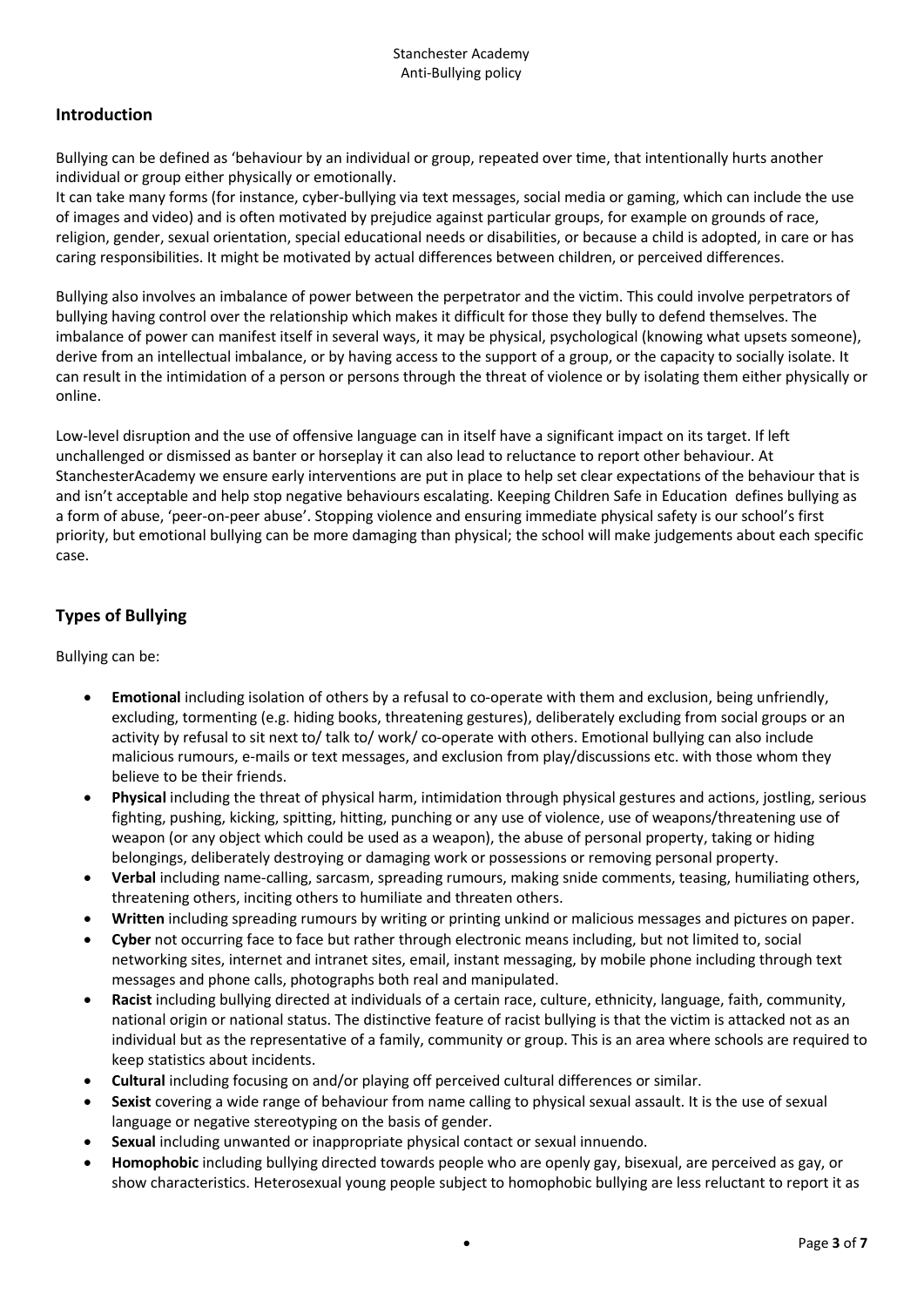this may enforce the stereotypical way that they are already viewed by others so sensitivity and positive support is required for victims.

- **Religious** including attacking faith, belief, religious practice or custom.
- **Special Educational Needs and Disability** including remarking upon, drawing attention to, or discriminating against persons with physical disabilities or learning difficulties or other identified special educational needs such as emotional and behavioural disabilities (EBD) and Specific Learning Difficulties (SLD) - Dyslexia, Dyscalculia and Dyspraxia.

All young people should be able to attend school without any fear of being bullied. Bullying is not tolerated at Stanchester Academy and all accusations are taken seriously and dealt with. We consider the pastoral care of our young people to be of prime importance. During the school day this role largely rests with teachers and support staff.

## <span id="page-3-0"></span>**Signs and Symptoms**

A young person my indicate be signs and behaviour that they are being bullies. All adults should be aware of these possible signs and investigate further if a student:

| Is frightened of walking to or from school          | Attempts or threatens suicide or absconds             |
|-----------------------------------------------------|-------------------------------------------------------|
| Doesn't want to go on the school/public bus         | Cries themselves to sleep at night or had nightmares  |
| Begs to be driven to school                         | Feels ill in the mornings                             |
| Changes their usual routine                         | Begins to do poorly at school                         |
| Is unwilling to go to school (school phobic)        | Comes home with clothes torn or books damaged         |
| Begins to truant                                    | Has possessions that get damaged or 'go missing'      |
| Becomes withdrawn, anxious or lacking in confidence | Asks for money or starts stealing money               |
| Starts stammering                                   | Has food or money constantly go missing               |
| Has unexplained cuts or bruises                     | Is bullying siblings or other students                |
| Becomes aggressive, disruptive or unreasonable      | Stops eating                                          |
| Is frightened to say what is wrong                  | Gives improbable excuses for any of the above         |
| Is afraid to use the internet or mobile phone       | Is nervous and jumpy when cyber messages are received |

These signs and behaviours could indicate other problems and concerns, but bullying should be considered as a possibility and should always be investigated. Students are encouraged to share their concerns with staff and using Whisper. Any concerns are passed to the DSL.

## <span id="page-3-1"></span>**Responding to a report of bullying**

All staff at Stanchester Academy will be vigilant and endeavour to be alert to and respond to bullying behaviours. The flowchart in Appendix 1 details how staff should respond to any concerns or reports of bulling in the school.

Appendix 2 and 3 provide the templates used to record investigations into bullying behaviours.

## <span id="page-3-2"></span>**Education and Training**

As part of the PSHRE curriculum at Stanchester Academy students are educated on the issues of bulling. Assemblies and the tutorial programme also tackle these issues to continue to address the key messages. The Behaviour Manager is responsible for the delivery of PSHRE and the tutor programme helping to develop a whole academy approach to tackling bulling.

Whole staff and specific training is given. Staff are expected to lead by example demonstrating the positive values they wish to see in others.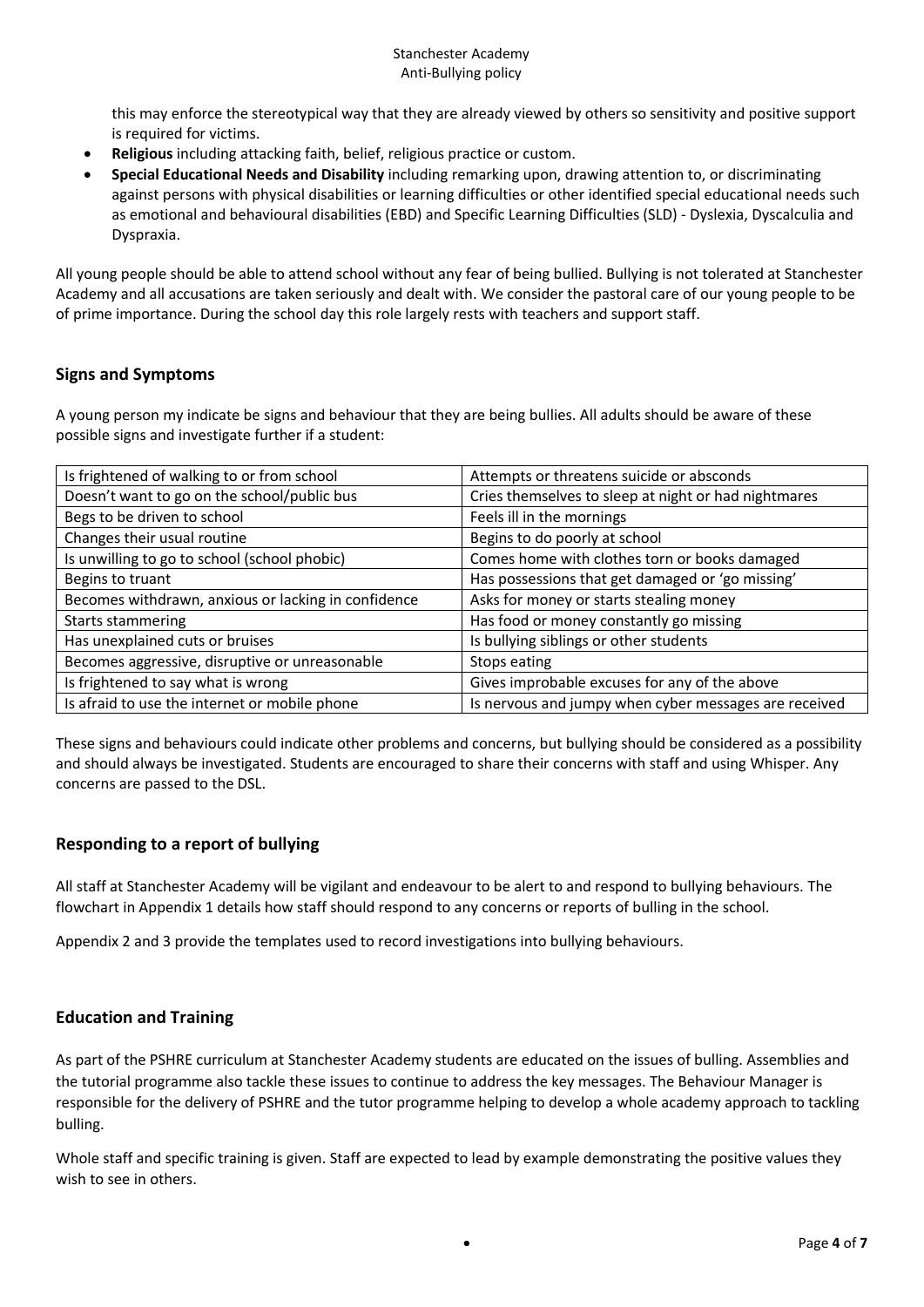#### Stanchester Academy Anti-Bullying policy

## <span id="page-4-0"></span>**Appendix 1 – Responding to a concern/disclosure of bullying flowchart**

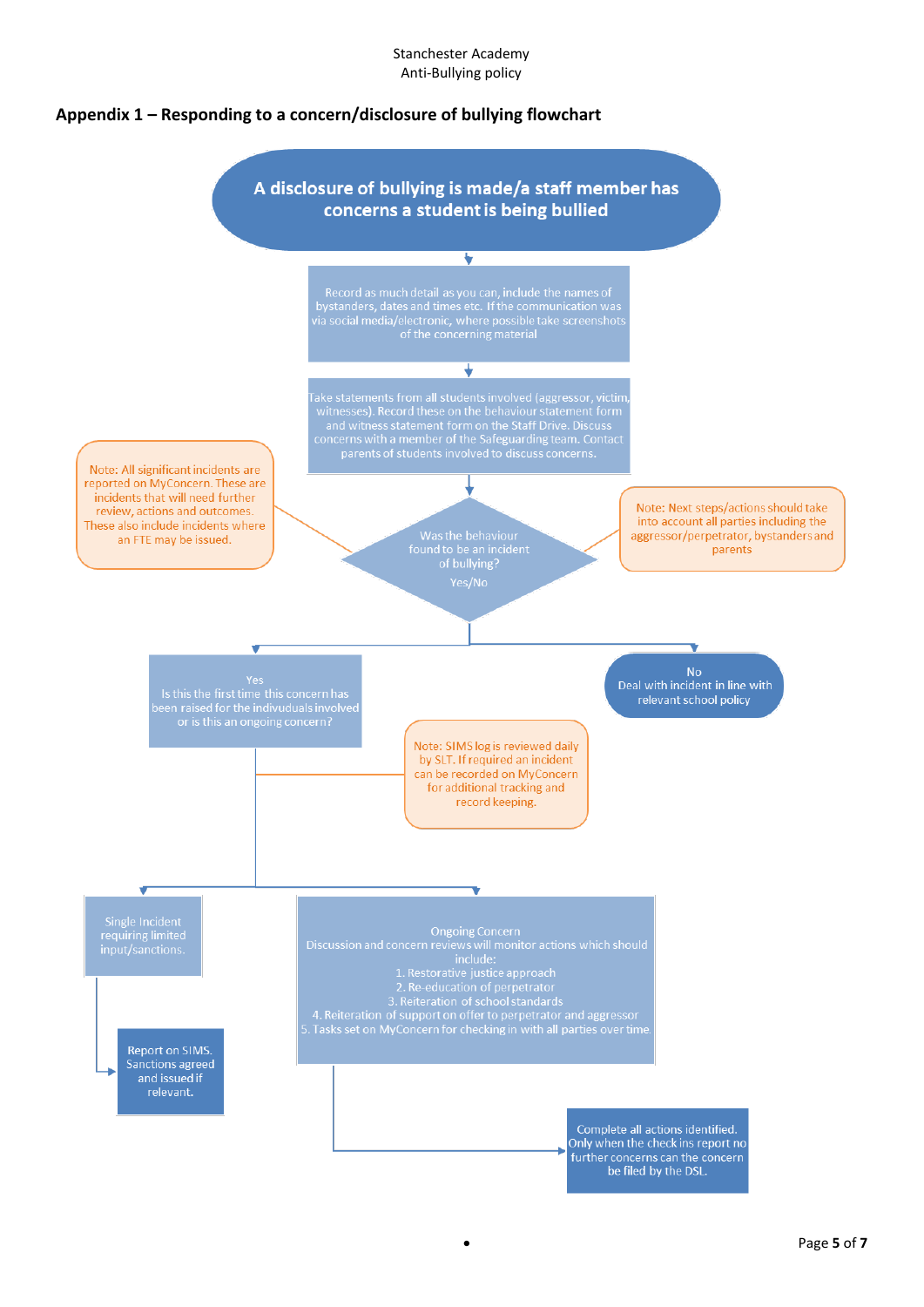#### Stanchester Academy Anti-Bullying policy

# <span id="page-5-0"></span>**Appendix 2 – Behaviour Statement Form**

| Name                            |  |
|---------------------------------|--|
| Tutor Group                     |  |
| Where did this incident happen? |  |
| When did it happen?             |  |
| Who else was there?             |  |
|                                 |  |
| Details of incident             |  |
|                                 |  |
|                                 |  |
|                                 |  |
|                                 |  |
|                                 |  |
|                                 |  |
|                                 |  |
|                                 |  |
|                                 |  |
|                                 |  |
|                                 |  |
|                                 |  |
|                                 |  |
|                                 |  |
|                                 |  |
|                                 |  |
|                                 |  |
|                                 |  |
|                                 |  |
| Date and time statement taken   |  |
| Statement taken by?             |  |